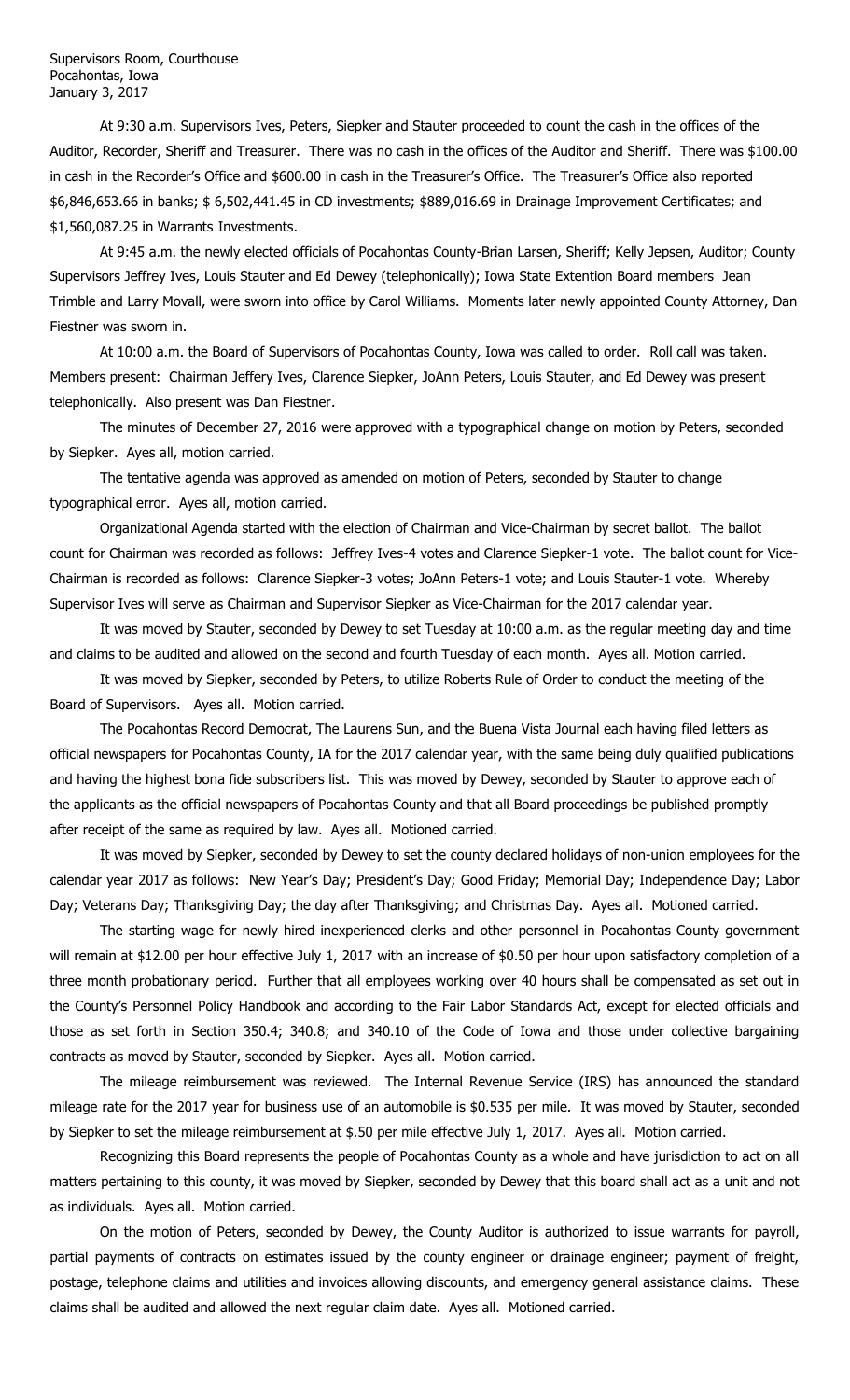It was moved by Stauter, seconded by Siepker to adopt the following resolution. The chairman called the question with the following recorded vote: Ayes – Siepker, Peters, Ives, Stauter, Dewey; Nays-none. Whereby the Chairman declared the resolution duly adopted to-wit:

## **Resolution for the Public Bidder – 2017-01-#1**

BE IT RESOLVED by the Board of Supervisors of Pocahontas County, IA that we hereby appoint Sarah Winkler, County Treasurer as Public Bidder for Pocahontas County for the calendar year of 2017.

BE IT FURTHER RESOLVED by the authority vested in the Board of Supervisors, Chapter 446.19 of the Code of Iowa, that Sarah Winkler as County Treasurer and the Public Bidder is granted responsibility and authority to make and assign Bidder Tax Sale Certificates and further empowered with the authority to affix her signature thereto.

It was moved by Stauter, seconded by Peters to adopt the following resolution establishing the depositories of public funds. The Chairman called the question with the following vote recorded: Ayes – Siepker, Peters, Ives, Stauter, Dewey; Nays-none. Whereby the Chairman declared the resolution duly adopted to-wit:

#### **Resolution for Depositories of Public Funds 2017-01-#2**

BE IT RESOLVED by this Board of Supervisors of Pocahontas County, IA that we hereby authorize the County Treasurer to deposit funds in her hands into the Carroll County State Bank, Pocahontas; Pocahontas State Bank in Palmer and Pocahontas; Laurens State Bank in Laurens; Rolfe State Bank in Rolfe and Pocahontas; First Community Bank of Fonda and Pomeroy; West Iowa Bank in Laurens; United Bank in Pocahontas; not to exceed the maximum amounts as herby set below:

| <b>DEPOSITORIES</b>         | <b>LOCATION</b> | <b>MAX FOR FY 2016</b> | <b>MAXY FOR FY2017</b> |
|-----------------------------|-----------------|------------------------|------------------------|
| Pocahontas State Bank       | Pocahontas, IA  | \$9,000,000.00         | \$10,000,000.00        |
| Carroll Co. State Bank      | Pocahontas, IA  | \$9,000,000.00         | \$10,000,000.00        |
| Laurens State Bank          | Laurens, IA     | \$9,000,000.00         | \$10,000,000.00        |
| Rolfe State Bank            | Rolfe, IA       | \$9,000,000.00         | \$10,000,000.00        |
| <b>First Community Bank</b> | Fonda, IA       | \$9,000,000.00         | \$10,000,000.00        |
| West Iowa Bank              | Laurens, IA     | \$9,000,000.00         | \$10,000,000.00        |
| United Bank                 | Pocahontas, IA  |                        | \$10,000,000.00        |
| <b>IPAIT</b>                | Des Moines, IA  | \$100,000.00           | \$100,000.00           |
| Drainage Warrants           | County          | \$3,000,000.00         | \$3,000,000.00         |

It was moved by Stauter, seconded by Dewey that the General Assistance Director consult with the Board of Supervisors before authorizing any expenditure in excess of \$500 for services in accordance with the County General Relief Ordinance. The County Engineer shall be limited in commitments and/or expenditures in excess of \$20,000. Ayes all. Motion carried.

Supervisor Peters was appointed as County Farm Manager upon motion of Stauter, seconded by Siepker. As manager, she shall have Power of Attorney to sign for the county in all matters pertaining to the county far, specifically all Farm Service Agency and government program papers. Ayes all. Motion carried.

On motion of Siepker, seconded by Stauter the following resolution was submitted for adoption. After due consideration the Chairman called the question with the following vote recorded: Ayes – Siepker, Peters, Ives, Stauter, Dewey; Nays – none. Whereby the Chairman declared the resolution duly adopted to-wit:

### **RESOLUTION – COUNTY ENGINEER FOR COMPLETION OF WORK 2017-01-#3**

BE IT RESOLVED by the Board of Supervisors of Pocahontas County, IA that Jack Moellering, P.E., County Engineer be and is hereby designated, authorized and empowered on behalf of the Board of Supervisors of said County to execute the certified completion of work and final acceptance thereof in accordance with the plans and specifications therefore in connection with all Farm-to-Market construction projects of this county.

It was moved by Peters, seconded by Dewey to adopt and authorize the Chairman to sign the following Acquisition of Right of Way to comply with the provisions of the 1970 Uniform Relocation Assistance and Land Acquisition Policies Act, as amended by Title IV of the Surface Transportation and Uniform Relocation assistance Act of 1987, the Board of Supervisors of Pocahontas County, Iowa furnishes the following assurances to the Iowa Department of Transportation: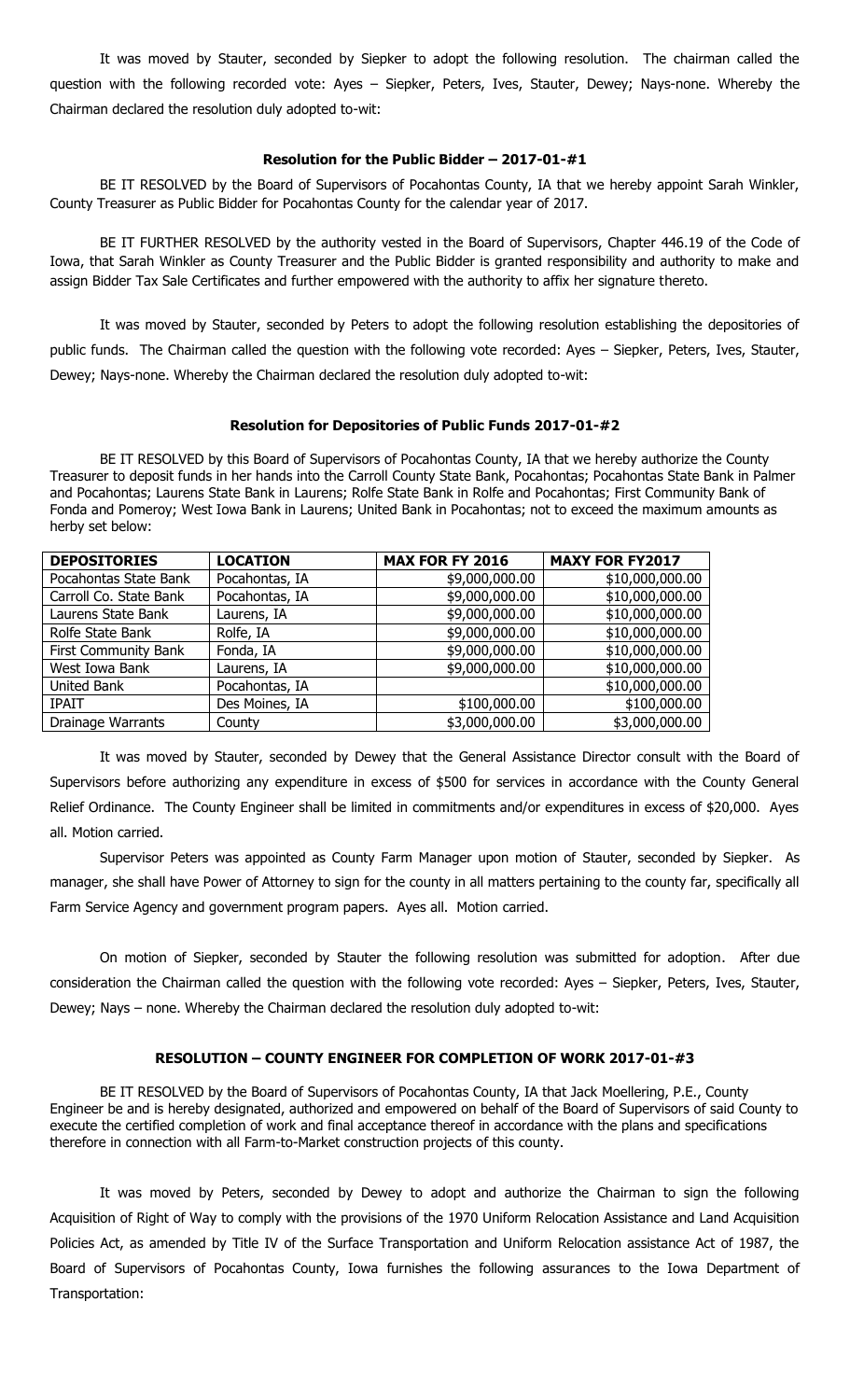- (1) It is the policy of Pocahontas County to acquire right-of-way in accord with Title III of said 1970 Act as amended by Title IV of the Surface Transportation and Uniform Relocation Assistance Act of 1987, and applicable state laws.
- (2) It is the policy of Pocahontas County to provide relocation assistance benefits in accord with Title III of said 1970 Act as amended by Title IV and applicable state laws.
- (3) The above named county will contact the Iowa Department of Transportation for assistance as needed to assure compliance with applicable laws which are summarized in the instruction entitled Uniform Manual, Real Property Acquisition and Relocation Assistance.

It was moved by Stauter, seconded by Siepker to adopt the following resolution. The Chairman called the question with the following vote recorded: Ayes – Siepker, Peters, Ives, Stauter, Dewey; Nays – none. Whereby the Chairman declared the resolution duly adopted to-wit:

### **Resolution – Auditor to Make Partial Payments 2017 – 01-#4**

WHEREAS, Section 314.4 of the Code of Iowa allows for partial payment to be made on highway contract work during the progress thereof, and

WHEREAS, SF 346 requires interest to be paid to contractors starting 14 days after receipt of request for payment, and

WHEREAS, it is sometimes more than 14 days between Board of Supervisors meetings when claims are paid, NOW THEREFORE BE IT RESOLVED that the County Auditor is hereby authorized to pay estimates for highway construction and/or maintenance work done under contract, upon certification by the County Engineer.

It was moved by Stauter, seconded by Siepker to appoint Auditor Jepsen and Supervisor Ives to serve on the Courthouse Committee. Ayes all. Motion carried.

It was moved by Stauter, seconded by Peters to appoint Supervisor Dewey and Auditor Jepsen to serve as the general liabilities and workers compensation insurance committee for the county. Ayes all. Motion carried.

The following persons were reappointed to the Health Insurance Committee:

Supervisor Dewey; Auditor Jepsen; Sarah Winkler; Mike Bollard; Sherri Richardson; Jack Moellering; Robert Enockson upon motion of Stauter, seconded by Peters. Ayes all. Motion carried.

James C. Hudson was appointed as *Drainage Attorney* upon motion of Dewey, seconded by Stauter. Ayes all. Motion carried.

It was moved by Dewey, seconded by Stauter to make appointments to the following committees. Ayes all. Motion carried. Upper Des Moines Opportunity - Supervisor Siepker; Northwest Iowa Tourism Council - Gretchen Tiedeman, Supervisor Ives as Alternate; Second Judicial District Dept. of Corrections - Supervisor Peters, Supervisor Ives as Alternate; Workforce Development - Service Area V - Supervisor Siepker; Advisory Committee of Youth Emergency Services Center – Supervisor Stauter; Community & Family Resources – Supervisor Stauter

The following appointments to mental health service agencies were made upon motion of Stauter, seconded by Peters. Ayes all. Motion carried. Community Social Services Board - Supervisor Siepker.

It was moved by Stauter, seconded by Siepker to approve the appointments for the following agencies: County Emergency Management Administrative Board - Supervisor Dewey; County E-911 and LEPC Administrative Board -Supervisor Dewey; MIDAS Council of Governments: Board of Directors and TAC - Tom Grau; Board of Directors -City Rep –Eric List, City Administrator; Economic Development and Finance – Supervisor Peters; Pocahontas County Solid Waste Commission - Supervisors Peters and Ives; Courthouse Security Commission - Supervisor Ives; Safety Committee -Supervisor Dewey; Interim Committee Jt. DD 181 - Supervisors Stauter and Siepker; Iowa Drainage District Association voting delegates at Annual meeting – Supervisors Peters and Ives; MIDAS Hazardous Materials Response Commission – Supervisor Dewey; Liaison to County Conservation Board - Supervisor Dewey with Supervisor Ives as Alternate; Liaison to County Fair Board - Supervisor Stauter. Ayes all. Motion carried.

It was moved by Peters, seconded by Stauter to reappoint Ted George, D.O. as the County Medical Examiner for calendar year 2017. Ayes all. Motion carried.

Mel Bierl was reappointed County Weed Commissioner upon motion of Siepker, seconded by Stauter. Ayes all. Motion carried.